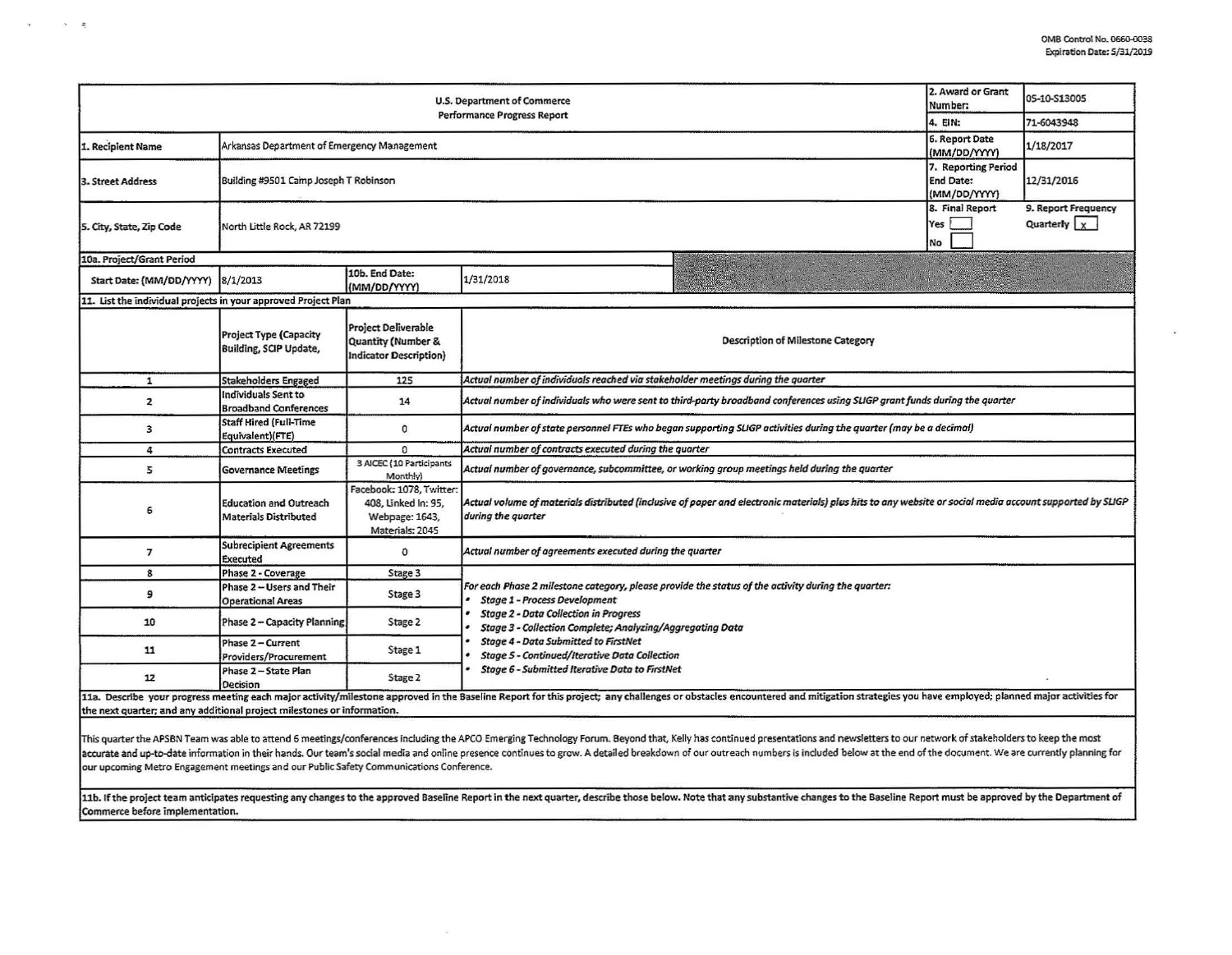$\alpha$ 

 $\ddot{\phantom{a}}$ 

 $\sim$ 

1-18-17: Budget amendment has been submitted with signatures.

- 2

 $\bullet$ 

 $\bar{\infty}$ 

 $\ddot{\phantom{a}}$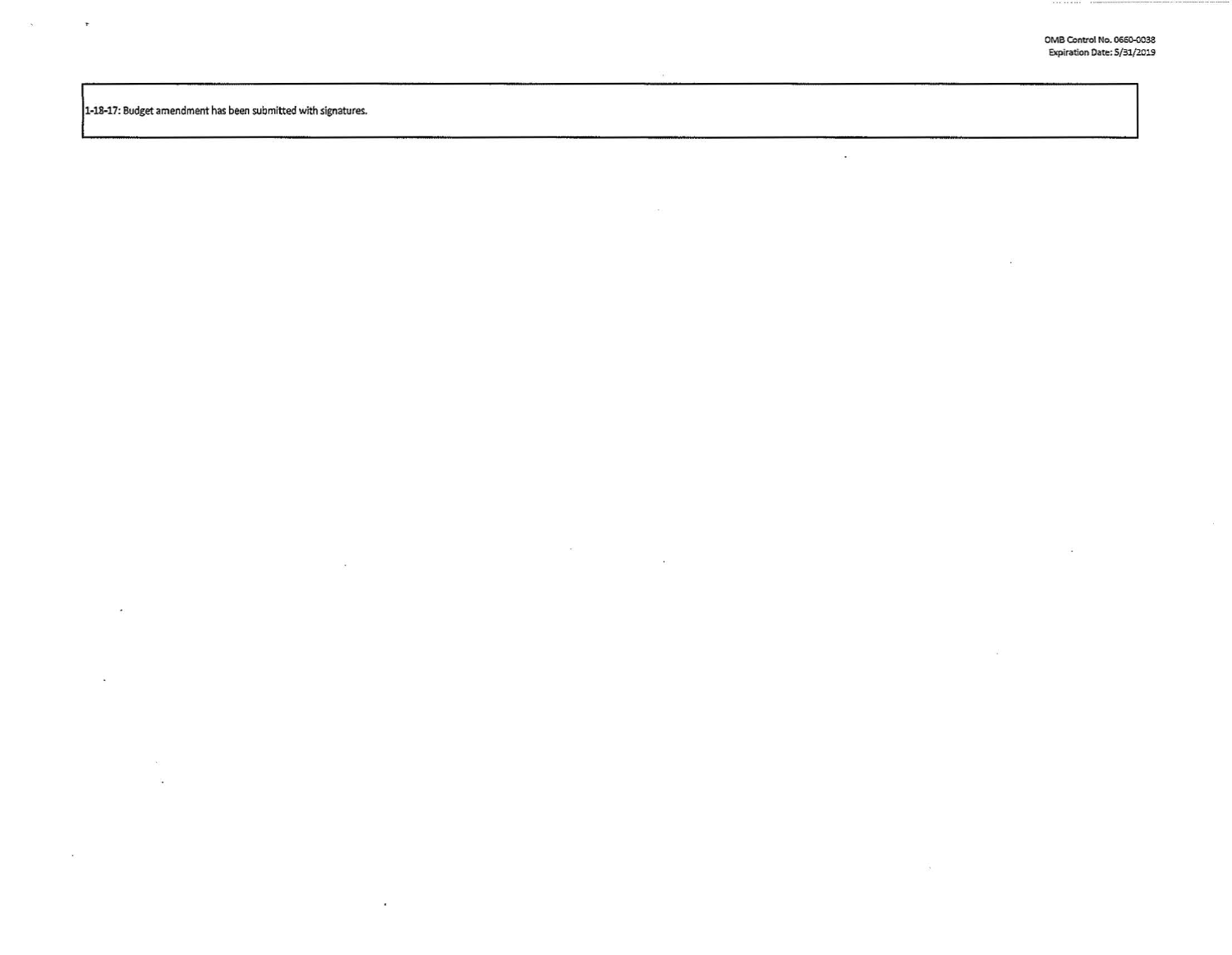$\overline{\mathcal{G}}$ 

| 11c. Provide any other information that would be useful to NTIA as it assesses this project's progress.                                                                                                                           |                                        |                            |                                                                                                                                                                              |                      |                               |                   |                 |                                         |                                          |
|-----------------------------------------------------------------------------------------------------------------------------------------------------------------------------------------------------------------------------------|----------------------------------------|----------------------------|------------------------------------------------------------------------------------------------------------------------------------------------------------------------------|----------------------|-------------------------------|-------------------|-----------------|-----------------------------------------|------------------------------------------|
| 1.18.2017 - Nothing to report                                                                                                                                                                                                     |                                        |                            |                                                                                                                                                                              |                      |                               |                   |                 |                                         |                                          |
| 11d. Describe any success stories or best practices you have identified. Please be as specific as possible.<br>We have had much success sending Public Safety Representatives from across the state to Communications meetings an |                                        |                            |                                                                                                                                                                              |                      |                               |                   |                 |                                         |                                          |
| heginning to see the henefits of a dedicated network                                                                                                                                                                              |                                        |                            |                                                                                                                                                                              |                      |                               |                   |                 |                                         |                                          |
| 12. Personnel                                                                                                                                                                                                                     |                                        |                            |                                                                                                                                                                              |                      |                               |                   |                 |                                         |                                          |
| 12a. If the project is not fully staffed, describe how any lack of staffing may impact the project's time line and when the project will be fully staffed.                                                                        |                                        |                            |                                                                                                                                                                              |                      |                               |                   |                 |                                         |                                          |
| Some positions are not currently staffed. While those positions will be filled soon, there will be no impacts to the project timeline.                                                                                            |                                        |                            |                                                                                                                                                                              |                      |                               |                   |                 |                                         |                                          |
| 12b. Staffing Table - Please include all staff that have contributed time to the project. Please do not remove individuals from this table.                                                                                       |                                        |                            |                                                                                                                                                                              |                      |                               |                   |                 |                                         |                                          |
| <b>Job Title</b>                                                                                                                                                                                                                  | FTE%                                   |                            | Project (s) Assigned<br>Change<br>Will provide coordination for grant reporting and financial payouts from the SAA and work with SWIC to monitor progress of overall project |                      |                               |                   |                 |                                         |                                          |
| SLIGP Program Manager                                                                                                                                                                                                             | 80%                                    |                            |                                                                                                                                                                              |                      |                               |                   |                 |                                         |                                          |
| IT Administrator                                                                                                                                                                                                                  | 10%                                    |                            | Serves on the state broadband working group and provides technical assistance                                                                                                |                      |                               |                   |                 |                                         |                                          |
| <b>Accounting Branch Manager</b>                                                                                                                                                                                                  | 2%                                     |                            | Will conduct task and provide tracking for disbursement of the entire grant funds                                                                                            |                      |                               |                   |                 |                                         |                                          |
| <b>Financial Analyst</b>                                                                                                                                                                                                          | 3%                                     |                            | Will provide oversight for the disbursements and tracking of funds                                                                                                           |                      |                               |                   |                 |                                         |                                          |
| <b>SWIC</b>                                                                                                                                                                                                                       | 50%                                    |                            | Will oversee all interoperability coordination and is responsible for ensuring SCIP initiatives are tracked and completed                                                    |                      |                               |                   |                 |                                         |                                          |
| <b>AWIN Program Manager</b>                                                                                                                                                                                                       | 50%                                    |                            | Has oversight of all public safety communications projects that the state undertakes and will provide oversight for this project                                             |                      |                               |                   |                 |                                         |                                          |
| 13. Subcontracts (Vendors and/or Subrecipients)                                                                                                                                                                                   |                                        |                            |                                                                                                                                                                              |                      |                               |                   |                 |                                         |                                          |
| 13a. Subcontracts Table - Include all subcontractors. The totals from this table must equal the "Subcontracts Total" in Question 14f.                                                                                             |                                        |                            |                                                                                                                                                                              |                      |                               |                   |                 |                                         |                                          |
| Name                                                                                                                                                                                                                              |                                        | <b>Subcontract Purpose</b> | Type<br>(Vendor/Subrec.)                                                                                                                                                     | RFP/RFQ issued (Y/N) | Contract<br>Executed<br>(Y/N) | <b>Start Date</b> | <b>End Date</b> | <b>Total Federal Funds</b><br>Allocated | <b>Total Matching Funds</b><br>Allocated |
| Buford, Goff, & Associates                                                                                                                                                                                                        | Development of Project Management Plan |                            | Vendor                                                                                                                                                                       | Y                    | Y                             | 10/1/2013         | 6/30/2017       | \$810,432.00                            | \$0.00                                   |
| 13b. Describe any challenges encountered with vendors and/or subrecipients.                                                                                                                                                       |                                        |                            |                                                                                                                                                                              |                      |                               |                   |                 |                                         |                                          |
| 1.18.2017 - No Issues                                                                                                                                                                                                             |                                        |                            |                                                                                                                                                                              |                      |                               |                   |                 |                                         |                                          |

 $\sim$ 

- 21

 $\sim$ 

 $\kappa = \kappa$ 

 $\sim$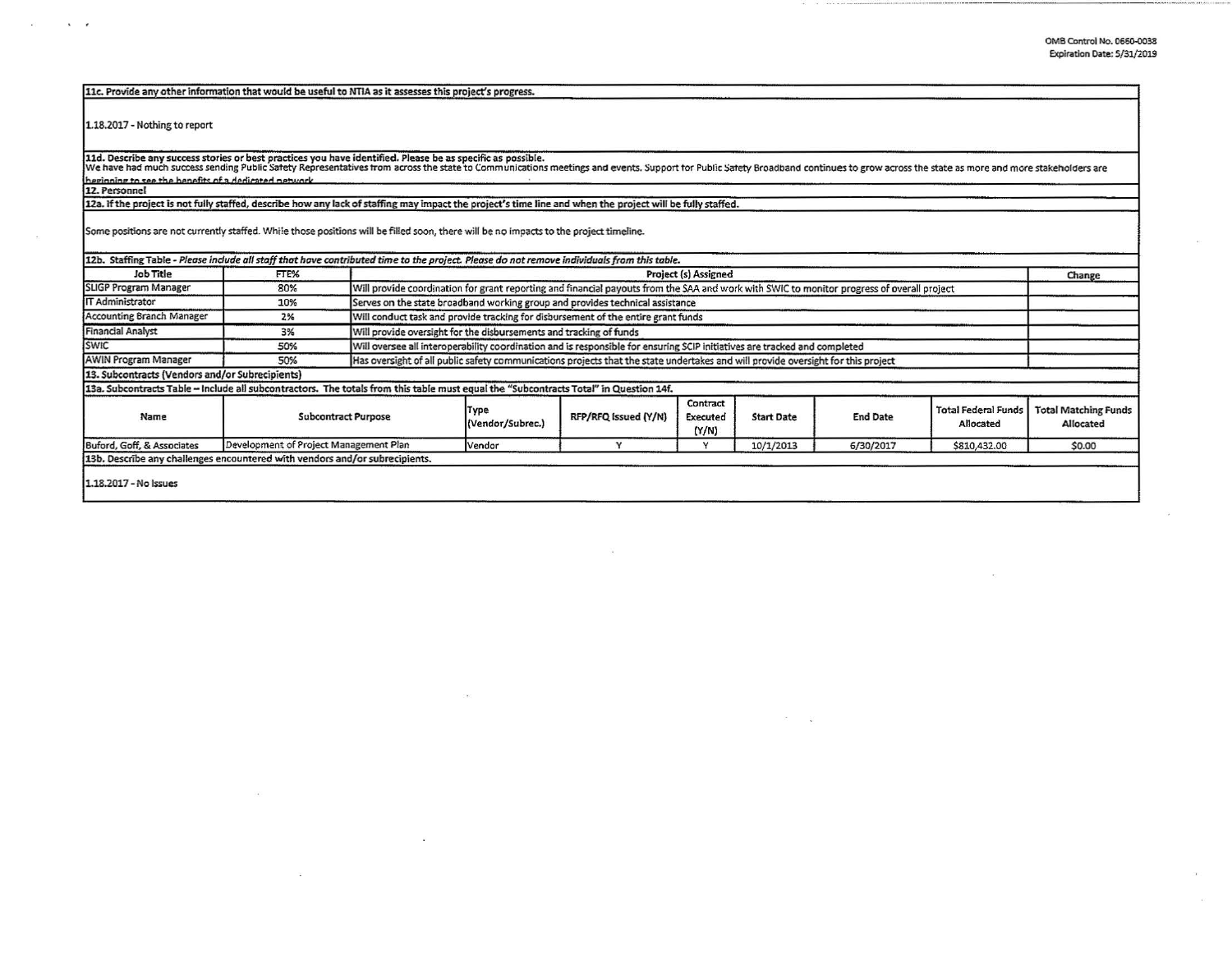| 14. Budget Worksheet                                                                                                                                                                            |                           |                                       |                         |                                                         |                                         |                                          |
|-------------------------------------------------------------------------------------------------------------------------------------------------------------------------------------------------|---------------------------|---------------------------------------|-------------------------|---------------------------------------------------------|-----------------------------------------|------------------------------------------|
| Columns 2, 3 and 4 must match your current project budget for the entire award, which is the SF-424A on file.                                                                                   |                           |                                       |                         |                                                         |                                         |                                          |
| Only list matching funds that the Department of Commerce has already approved.<br>Project Budget Element (1)                                                                                    | Federal Funds Awarded (2) | <b>Approved Matching</b><br>Funds (3) | <b>Total Budget (4)</b> | <b>Federal Funds Expended</b><br>(5)                    | Approved Matching<br>Funds Expended (6) | <b>Total funds Expended</b><br>(7)       |
| a. Personnel Salaries                                                                                                                                                                           | \$159,681.00              | \$395,089.00                          | \$554,770.00            | \$88,449.11                                             | \$202,095.32                            | \$290,544.43                             |
| b. Personnel Fringe Benefits                                                                                                                                                                    | \$56,584.00               | \$114,594.00                          | \$171,178.00            | \$31,248.90                                             | \$49,430,89                             | \$80,679.79                              |
| c. Travel                                                                                                                                                                                       | \$161,605.00              | \$0.00                                | \$161,605.00            | \$90,398.16                                             |                                         | \$90,398.16                              |
| d. Equipment                                                                                                                                                                                    | \$0.00                    | \$0.00                                | \$0.00                  | \$0.00                                                  |                                         | \$0.00                                   |
| e. Materials/Supplies                                                                                                                                                                           | \$49,119.00               | \$0.00                                | \$49,119.00             | \$29,897.29                                             |                                         | \$29,897.29                              |
| f. Subcontracts Total                                                                                                                                                                           | \$1,000,115.00            | \$0.00                                | \$1,000,115.00          | \$721,482.91                                            |                                         | \$721,482.91                             |
| g. Other                                                                                                                                                                                        | \$168,607.00              | \$34,020.00                           | \$202,627.00            | \$102,625.83                                            |                                         | \$102,625.83                             |
| . Indirect                                                                                                                                                                                      |                           |                                       | \$0.00                  | \$0.00                                                  |                                         | \$0.00                                   |
| . Total Costs                                                                                                                                                                                   | \$1,595,711.00            | \$543,703.00                          | \$2,139,414.00          | \$1,064,102.20                                          | \$251,526.21                            | \$1,315,628.41                           |
| .% of Total                                                                                                                                                                                     | 75%                       | 25%                                   | 100%                    | 81%                                                     | 19%                                     | 100%                                     |
| 15. Certification: I certify to the best of my knowledge and belief that this report is correct and complete for performance of activities for the purpose(s) set forth in the award documents. |                           |                                       |                         |                                                         | matayaya (1969) guniyar                 | at permanente y pyrenne de la permanente |
| 16a. Typed or printed name and title of Authorized Certifying Official:<br>Bobbie Ann Merkel, ADEM Administration Division Director                                                             |                           |                                       |                         | 16c. Telephone (area<br>code, number, and<br>extension) | 501-683-6700                            |                                          |
| 16b. Signature of Authorized Certifying Official:                                                                                                                                               |                           |                                       |                         | 16d. Email Address:                                     | PSBB@adem.arkansas.gov                  |                                          |
| "Clas                                                                                                                                                                                           |                           |                                       |                         | Date: 5                                                 |                                         |                                          |

15 15  $\sqrt{4}$ 

| <b>Social Media Outreach Numbers</b> |                       |                      |        |
|--------------------------------------|-----------------------|----------------------|--------|
| Webpage:<br>www.APSBN.Arkansas.gov   | Visits (Month)        | <b>Total visits</b>  |        |
| October                              | 60                    | 1517                 |        |
| November                             | 60                    | 1577                 |        |
| December                             | 66                    | 1643                 |        |
| Facebook: Arkansas Public            |                       |                      |        |
| Safety Broadband                     | Page likes (Month)    | <b>Total likes</b>   |        |
| October                              | 6                     | 1073                 |        |
| November                             | 0                     | 1073                 |        |
| December                             | 5                     | 1078                 |        |
| Twitter: @APSBN_FIRSTNET             | New followers (Month) | Profile visits       | Tweets |
| October                              | $\overline{2}$        | 130                  |        |
| November                             | 12                    | 88                   |        |
| December                             | 14                    | 96                   |        |
| LinkedIn                             | New Connections       | <b>Total Members</b> |        |
| October                              | $\Omega$              |                      |        |
| November                             | o                     |                      |        |
| December                             | 0                     | 95                   |        |

**Meetings and Conferences** 

- -

· October 21-22 - APSBN staff members participated & presented at an Emergency Preparedness Exercise for NE AR

- Oct 31 - APSBN staff members participated in an APCO Public Safety Application Development Workshop in Seattle, WA

· November 1-2 -APSBN staff members & 5 AR Public Safety Stakeholders attended the APCO Emerging Technology Forum in Seattle, WA

• November 3 - APSBN & FirstNet hosted the AR Programmatic Environmental Impact Statement Public Meeting at the AR State Capitol

• November 16-17 - APSBN staff members attended the FirstNet Fall SPOC Meeting in Phoeniz, AZ